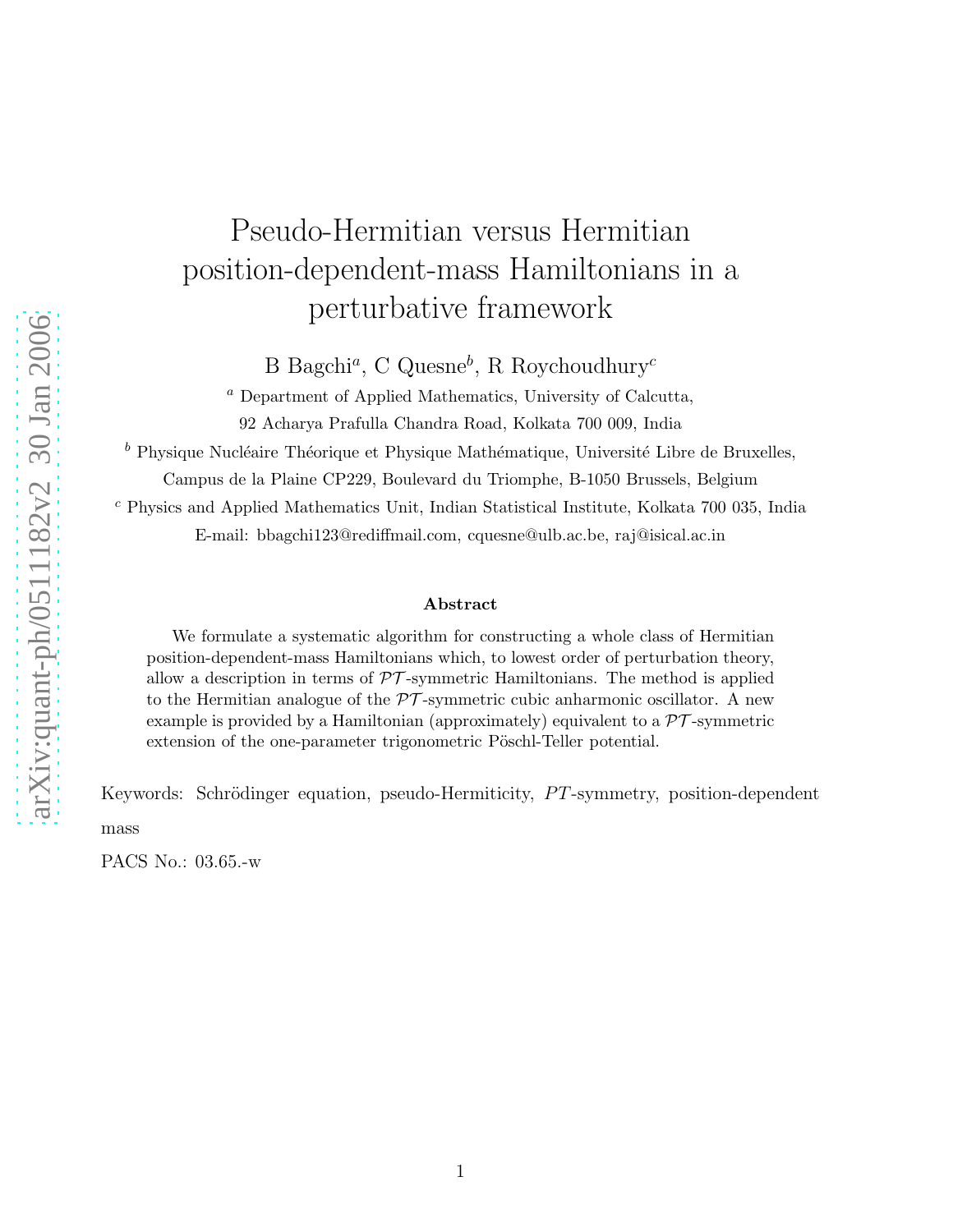Pseudo-Hermitian Hamiltonians and their subclass of  $\mathcal{PT}$ -symmetric ones have aroused a great deal of interest since it was observed that some of them may have a real, positive spectrum  $[1]$ . Pseudo-Hermiticity of H with respect to a positive-definite (Hermitian and invertible) operator  $\eta_+$ , i.e.,

<span id="page-1-0"></span>
$$
H^{\dagger} = \eta_+ H \eta_+^{-1} \tag{1}
$$

has been identified as one of the necessary and sufficient conditions for this situation to occur [\[2\]](#page-11-1). Any Hamiltonian endowed with such a property is then equivalent to a Hermitian one

<span id="page-1-1"></span>
$$
h = \rho H \rho^{-1} \tag{2}
$$

where the similarity transformation is implemented by  $\rho = \sqrt{\eta_+}$ . Further, to any observable o and to any wavefunction  $\psi(x) = \langle x|\psi\rangle$  in the Hermitian theory described by h, one can associate an operator  $O = \rho^{-1} \rho \rho$  and a wavefunction  $\Psi(x) = \langle x | \rho \psi \rangle$  in the (physical) pseudo-Hermitian theory, respectively.

Recently Jones [\[3\]](#page-11-2) and, independently, Mostafazadeh [\[4\]](#page-11-3) constructed the Hermitian analogue h, as well as the pseudo-Hermitian position and momentum operators  $X = \rho^{-1}x\rho$ ,  $P = \rho^{-1} p \rho$ , for the  $\mathcal{PT}$ -symmetric cubic anharmonic oscillator  $H = \frac{1}{2}$  $\frac{1}{2}(p^2+x^2)+i\epsilon x^3$  (with  $\epsilon \in \mathbb{R}$ . The latter, which has been shown both numerically [\[1\]](#page-11-0) and mathematically [\[5\]](#page-11-4) to have a real, positive and discrete spectrum, can only be treated in perturbation theory [\[6\]](#page-11-5). A very interesting outcome of [\[3\]](#page-11-2) and [\[4\]](#page-11-3) is that to lowest order such a system describes an ordinary quartic anharmonic oscillator with real and positive coupling constants but a position-dependent mass (PDM). As revealed by a more recent study of Bender *et al* [\[7\]](#page-11-6), this Hermitian PDM theory is however difficult to work out because it leads to divergent Feynman graphs, which must be regulated to obtain the correct answer, whereas the corresponding non-Hermitian  $\mathcal{PT}$ -symmetric theory is completely free from such difficulties.

At this stage, it is worth mentioning that Hermitian PDM Hamiltonians are attracting a lot of attention due to their relevance in describing the physics of many microstructures of current interest, such as compositionally graded crystals (see [\[8\]](#page-11-7) and references quoted therein). Several classes of physically-interesting solvable non-Hermitian potentials have also been generated [\[9,](#page-11-8) [10,](#page-11-9) [11\]](#page-11-10) in a PDM background by employing various techniques,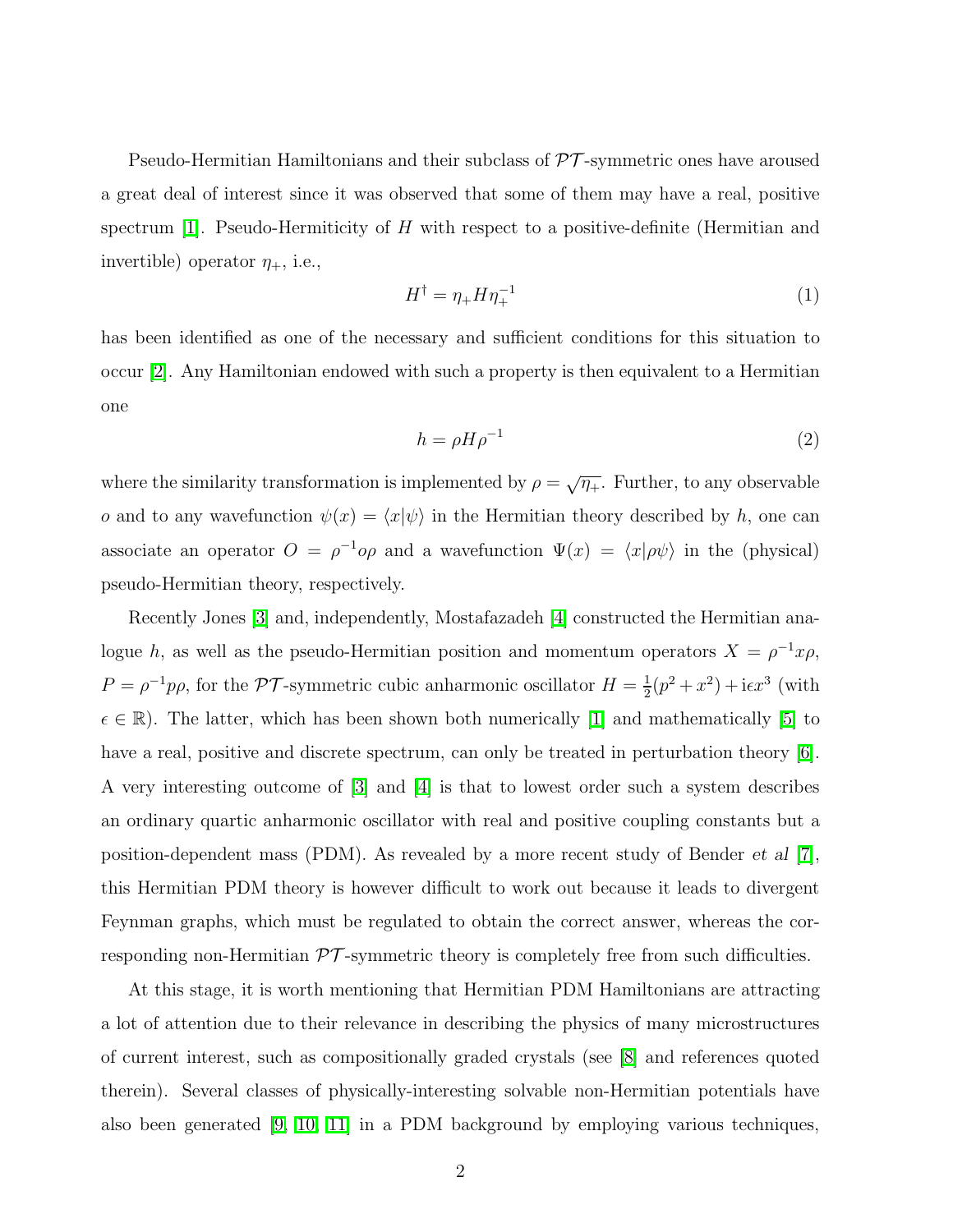such as the point canonical transformations or Lie algebraic methods, or using ideas from supersymmetric quantum mechanics. In particular, constructions of  $\mathcal{PT}$ -symmetric potentials have been carried out for different choices of mass functions. These include the  $\mathcal{PT}$ -symmetric Scarf potential [\[9\]](#page-11-8) and the  $\mathcal{PT}$ -symmetric oscillator model [\[10\]](#page-11-9). Even the PDM version of the complex Morse potential [\[12\]](#page-11-11), which is known to be pseudo-Hermitian [\[13\]](#page-11-12), has been obtained [\[10\]](#page-11-9).

In view of all these considerations, it may prove interesting to see under which conditions a Hermitian PDM Hamiltonian may be approximately equivalent to a non-Hermitian  $\mathcal{PT}$ symmetric one, which, according to the experience gained in [\[7\]](#page-11-6), would presumably be easier to handle. In the spirit of [\[3\]](#page-11-2) and [\[4\]](#page-11-3), this is tantamount to determining those  $\mathcal{PT}$ -symmetric Hamiltonians,

<span id="page-2-0"></span>
$$
H = H_0 + \varepsilon H_1 \qquad H_0 = \frac{p^2}{2m_0} + V^{(r)}(x) \qquad H_1 = iV^{(i)}(x) \tag{3}
$$

<span id="page-2-2"></span>with  $\varepsilon \in \mathbb{R}$ ,  $V^{(r)}(x) = V^{(r)}(-x) \in \mathbb{R}$ ,  $V^{(i)}(x) = -V^{(i)}(-x) \in \mathbb{R}$  and configuration space  $\mathbb{R}$ (or a subset of it), that have a Hermitian counterpart

$$
h = H_0 + \varepsilon^2 h^{(2)} + \varepsilon^4 h^{(4)} + \cdots
$$
 (4)

which to lowest order in  $\varepsilon$  reduces to some PDM Hamiltonian, i.e.,

<span id="page-2-1"></span>
$$
H_0 + \varepsilon^2 h^{(2)} = p \frac{1}{2m(x)} p + V_{\text{eff}}(x)
$$
 (5)

with  $1/m(x) = (1/m_0)[1 + \varepsilon^2 M^{(2)}(x)], V_{\text{eff}}(x) = V^{(r)}(x) + \varepsilon^2 V_{\text{eff}}^{(2)}(x)$  and  $M^{(2)}(x), V_{\text{eff}}^{(2)}(x) \in$ R. It should be noted that the right-hand side of [\(4\)](#page-2-0) only contains even powers of  $\varepsilon$  because the coefficients of odd powers have been shown to vanish [\[3,](#page-11-2) [4\]](#page-11-3), while the right-hand side of [\(5\)](#page-2-1) is the most general expression of Hermitian PDM Hamiltonians [\[8\]](#page-11-7). The latter is written in terms of an effective potential  $V_{\text{eff}}(x)$  including some mass terms depending on two ambiguity parameters, which take the noncommutativity of the momentum and PDM operators into account [\[14\]](#page-11-13).

It proves convenient to introduce dimensionless quantities defined by

$$
x = \ell^{-1}x \t p = \ell \hbar^{-1}p
$$
  
\n
$$
H = \nu^{-1}H = H_0 + \varepsilon H_1 \t H_0 = \frac{1}{2}p^2 + V^{(r)}(x) \t H_1(x) = iV^{(i)}(x)
$$
  
\n
$$
h = \nu^{-1}h = H_0 + \varepsilon^2 h^{(2)} = \frac{1}{2}p[1 + \varepsilon^2 M^{(2)}(x)]p + V^{(r)}(x) + \varepsilon^2 V_{\text{eff}}^{(2)}(x)
$$
(6)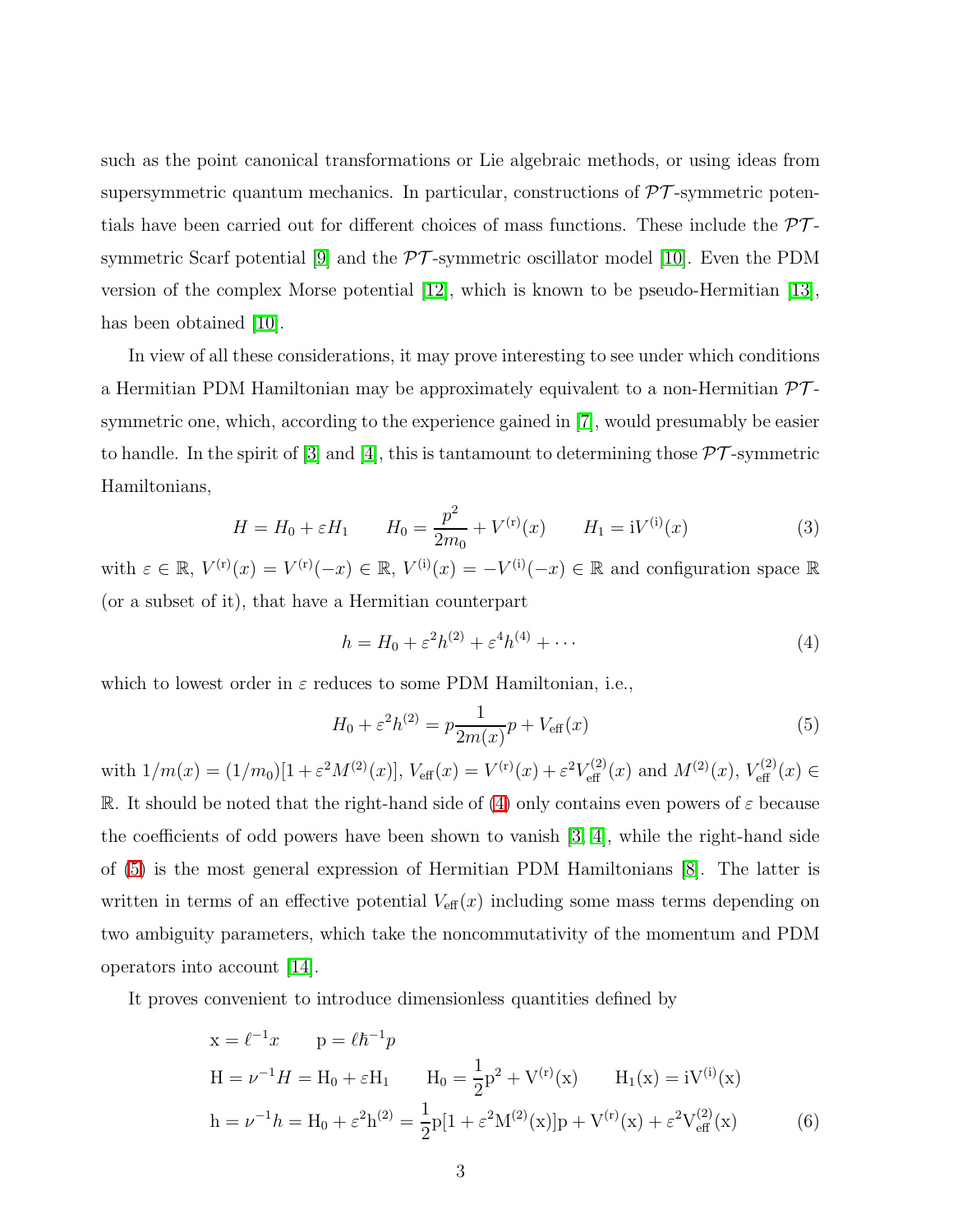in terms of some length and energy scales,  $\ell$  and  $\nu = \hbar^2/(m_0 \ell^2)$ . Note that in [\(3\)](#page-2-2), [\(4\)](#page-2-0) and [\(5\)](#page-2-1),  $\varepsilon$  is also dimensionless, as well as  $M^{(2)}(x)$ .

In [\[3\]](#page-11-2) and [\[4\]](#page-11-3) (see also [\[6\]](#page-11-5)), it has been shown that for the positive-definite metric operator  $\eta_+$ , one may take

$$
\eta_{+} = e^{-Q(x, p)} \qquad Q(x, p) = \varepsilon Q_1(x, p) + \varepsilon^3 Q_3(x, p) + \cdots \tag{7}
$$

where every  $Q_j(x, p)$ ,  $j = 1, 3, \ldots$ , is such that  $Q_j(x, p) = Q_j^{\dagger}$  $Q_j(x, p) = Q_j(-x, p) =$  $-Q_j(x, -p)$ . Then to lowest order in  $\varepsilon$ , equations [\(1\)](#page-1-0) and [\(2\)](#page-1-1) lead to the two conditions

$$
[\mathbf{H}_0, Q_1] = -2\mathbf{H}_1 \qquad \frac{1}{4} [\mathbf{H}_1, Q_1] = \mathbf{h}^{(2)} \tag{8}
$$

<span id="page-3-1"></span>which in the case of [\(3\)](#page-2-2) and [\(5\)](#page-2-1) amount to

$$
\left[\frac{1}{2}p^{2} + V^{(r)}(x), Q_{1}\right] = -2iV^{(i)}(x)
$$
\n(9)

$$
\frac{i}{4}[V^{(i)}(x), Q_1] = \frac{1}{2}pM^{(2)}(x)p + V_{\text{eff}}^{(2)}(x).
$$
\n(10)

<span id="page-3-3"></span>For Q1, let us choose a general ansatz somewhat different from those previously considered:

$$
Q_1 = \sum_{k=0}^{\infty} \{ R_k(\mathbf{x}), \mathbf{p}^{2k+1} \} \qquad R_k(\mathbf{x}) = R_k(-\mathbf{x}). \tag{11}
$$

<span id="page-3-2"></span>By expressing p as  $-i d/dx$  and using the commutation relation

<span id="page-3-0"></span>
$$
\left[\frac{d^k}{dx^k}, f(\mathbf{x})\right] = \sum_{l=0}^{k-1} \binom{k}{l} \frac{d^{k-l} f(\mathbf{x})}{dx^{k-l}} \frac{d^l}{dx^l} \tag{12}
$$

 $Q_1$  can be written in normal form, i.e., with all functions of x on the left of the differential operators, as

$$
Q_1 = -\mathrm{i} \sum_{k=0}^{\infty} S_k(\mathbf{x}) \frac{d^k}{d\mathbf{x}^k} \tag{13}
$$

<span id="page-3-4"></span>where

$$
S_{2k} = \sum_{l=k}^{\infty} (-1)^l \binom{2l+1}{2k} \frac{d^{2l-2k+1} R_l}{dx^{2l-2k+1}}
$$
  
\n
$$
S_{2k+1} = \sum_{l=k}^{\infty} (1 + \delta_{l,k})(-1)^l \binom{2l+1}{2k+1} \frac{d^{2l-2k} R_l}{dx^{2l-2k}}
$$
(14)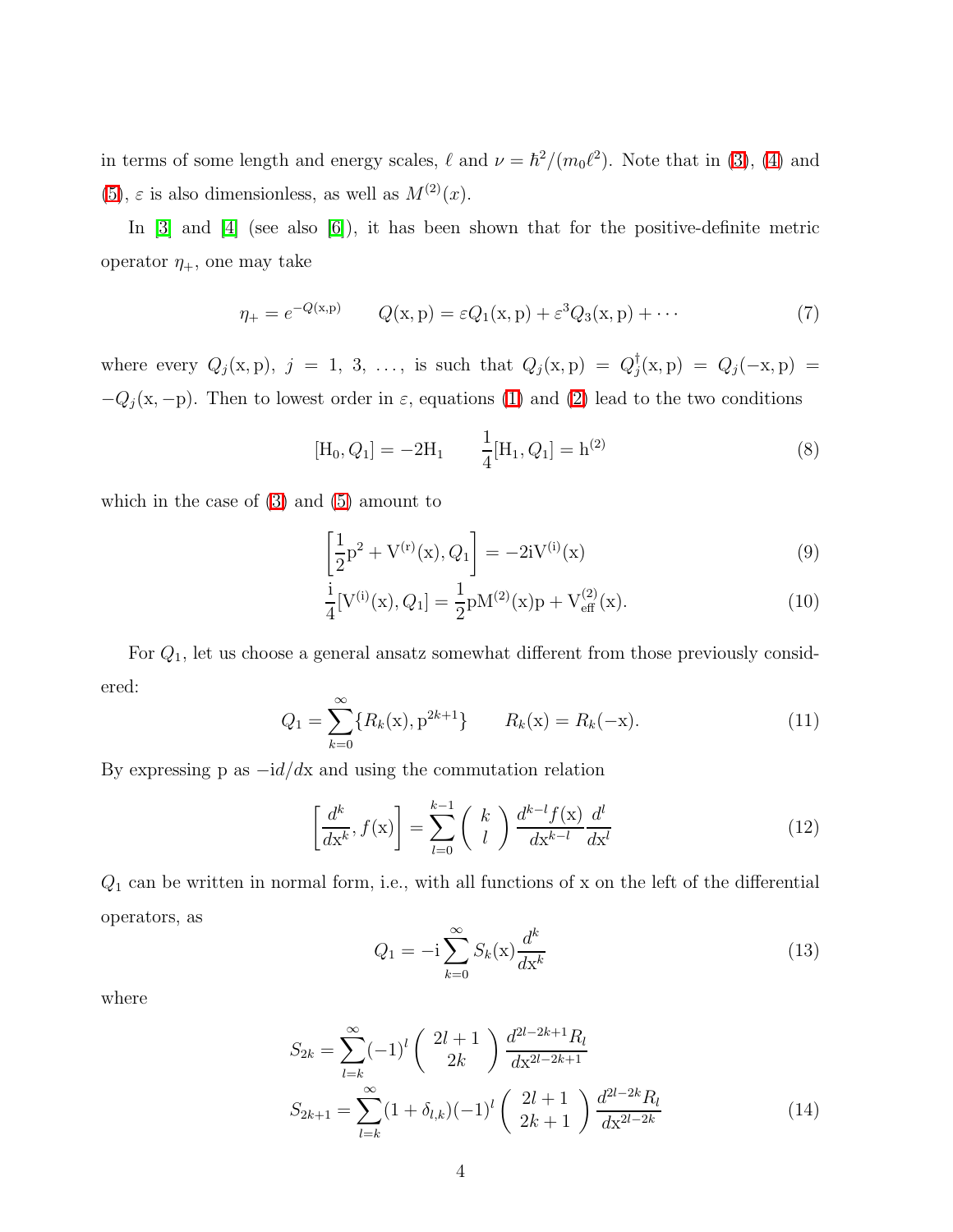for  $k = 0, 1, 2, \ldots$ .

<span id="page-4-0"></span>On inserting  $(13)$  in  $(9)$  and  $(10)$  and employing  $(12)$  again, we find after some straightforward calculations that equation [\(9\)](#page-3-1) is equivalent to the conditions

$$
\frac{1}{2}\frac{d^2S_0}{dx^2} + \sum_{l=1}^{\infty} S_l \frac{d^l V^{(r)}}{dx^l} = -2V^{(i)}
$$
\n(15)

$$
\frac{dS_{k-1}}{dx} + \frac{1}{2}\frac{d^2S_k}{dx^2} + \sum_{l=k+1}^{\infty} \binom{l}{k} S_l \frac{d^{l-k}V^{(r)}}{dx^{l-k}} = 0 \qquad k = 1, 2, \dots \tag{16}
$$

<span id="page-4-1"></span>while equation [\(10\)](#page-3-1) leads to

$$
\sum_{l=1}^{\infty} S_l \frac{d^l V^{(i)}}{dx^l} = -4 V_{\text{eff}}^{(2)} \tag{17}
$$

$$
\sum_{l=2}^{\infty} \binom{l}{1} S_l \frac{d^{l-1} V^{(i)}}{d x^{l-1}} = 2 \frac{d M^{(2)}}{d x} \tag{18}
$$

$$
\sum_{l=3}^{\infty} \binom{l}{2} S_l \frac{d^{l-2} V^{(i)}}{d x^{l-2}} = 2 M^{(2)} \tag{19}
$$

$$
\sum_{l=k+1}^{\infty} \binom{l}{k} S_l \frac{d^{l-k} V^{(i)}}{d x^{l-k}} = 0 \qquad k = 3, 4, \dots \tag{20}
$$

To be able to solve the general equations  $(15)-(20)$  $(15)-(20)$ , it is appropriate to make some simplifying assumption. Inspired by the example of the  $\mathcal{PT}$ -symmetric cubic anharmonic oscillator considered in  $[3, 4]$  $[3, 4]$ , where  $Q_1$  only contains linear and cubic powers of p, let us assume that  $R_k(x) = 0, k = 2, 3, \ldots$ , in equation [\(11\)](#page-3-3). It then follows from [\(14\)](#page-3-4) that only the first four functions  $S_k$  in the expansion [\(13\)](#page-3-0) may be nonvanishing and that they are given in terms of  $R_0$ ,  $R_1$ , and their derivatives by  $S_0 = R'_0 - R''_1$ ,  $S_1 = 2R_0 - 3R''_1$ ,  $S_2 = -3R'_1$  and  $S_3 = -2R_1$ .

Let us first solve equations [\(15\)](#page-4-0) and [\(16\)](#page-4-0). In the latter, k is now restricted to  $k \leq 4$ . For  $k = 4$ , we obtain that  $S_3$  must be a constant, this implying that

$$
R_1(\mathbf{x}) = c_1. \tag{21}
$$

<span id="page-4-2"></span>Hence the remaining nonvanishing  $S_k$ 's are

$$
S_0 = R'_0 \t S_1 = 2R_0 \t S_3 = -2c_1. \t (22)
$$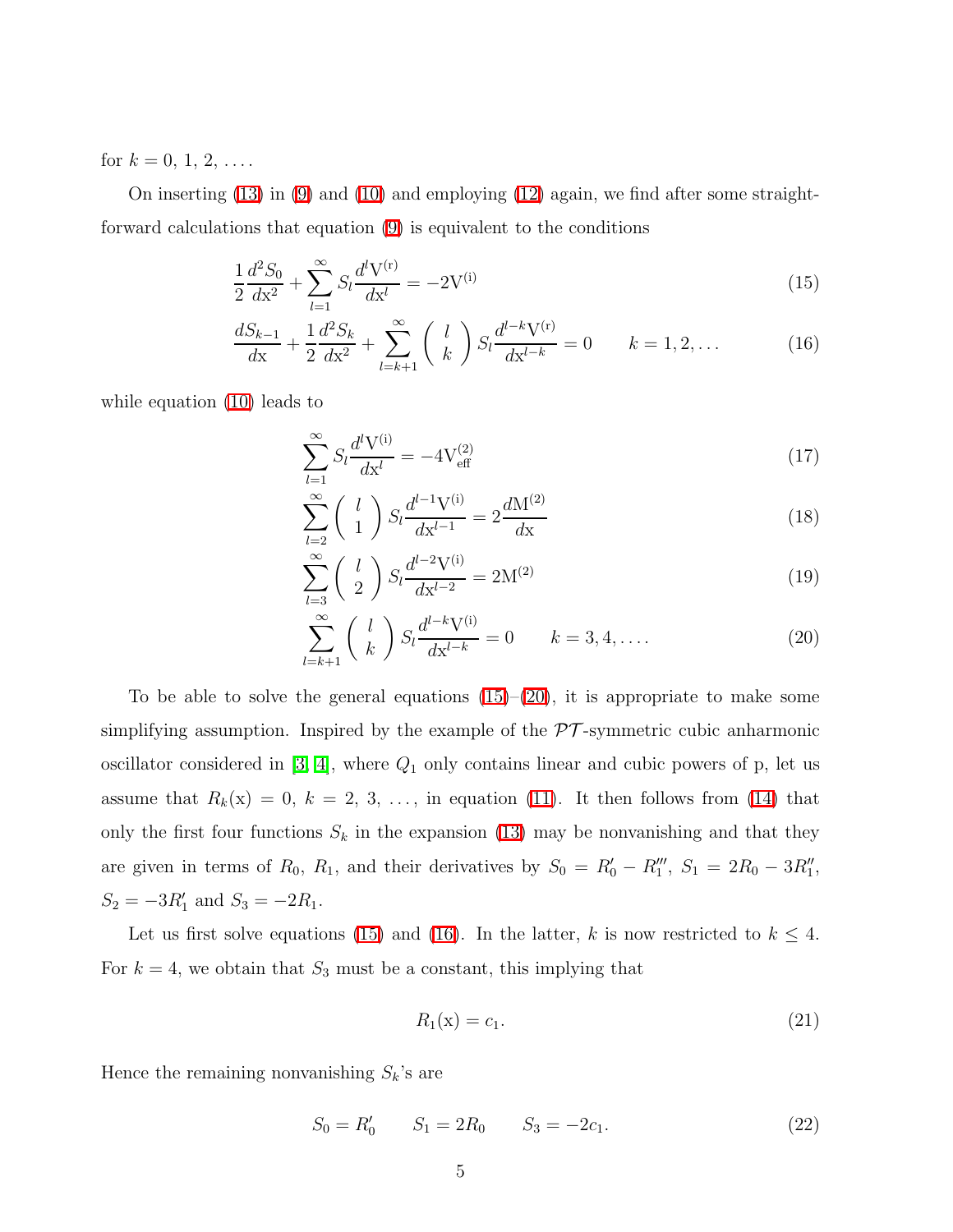From equation [\(16\)](#page-4-0) with  $k = 2$ , we get

<span id="page-5-1"></span>
$$
R_0(\mathbf{x}) = 3c_1 \mathbf{V}^{(\mathbf{r})}(\mathbf{x}) + c_0 \tag{23}
$$

<span id="page-5-0"></span>where  $c_0$  is another integration constant, while the equations with  $k = 1$  or  $k = 3$  are automatically satisfied. Equation [\(15\)](#page-4-0) then provides us with a condition on  $V^{(i)}$ ,

$$
V^{(i)}(x) = \frac{1}{4}c_1V^{(r)m}(x) - [3c_1V^{(r)}(x) + c_0]V^{(r)}(x).
$$
 (24)

<span id="page-5-3"></span>Let us next turn ourselves to equations  $(17)-(20)$  $(17)-(20)$ . It is easy to see that only equations [\(17\)](#page-4-1) and [\(19\)](#page-4-1) impose some new conditions, namely

$$
M^{(2)}(x) = -3c_1V^{(i)\prime}(x) \qquad V^{(2)}_{\text{eff}}(x) = \frac{1}{2}\{-[3c_1V^{(r)}(x) + c_0]V^{(i)\prime}(x) + c_1V^{(i)\prime\prime\prime}(x)\}\qquad(25)
$$

where  $V^{(i)}(x)$  must be expressed in terms of  $V^{(r)}(x)$  through equation [\(24\)](#page-5-0). This completes the solution of equations [\(9\)](#page-3-1) and [\(10\)](#page-3-1).

It is then straightforward to go back to x,  $p$  and unscaled operators. This leads to the conclusion that there exists a whole class of Hermitian PDM Hamiltonians, which to lowest order of perturbation theory allow an equivalent  $\mathcal{PT}$ -symmetric description and might therefore be easier to deal with than generic ones. The various members of the class are distinguished by the choice of the zeroth-order part  $V^{(r)}(x)$  of the effective potential  $V_{\text{eff}}^{(2)}(x)$ and that of two integration constants  $c_0$ ,  $c_1$ . The lowest-order corrections to the mass term  $M^{(2)}(x)$  and to the effective potential in the PDM equation, as well as the imaginary part  $V^{(i)}(x)$  of the corresponding  $\mathcal{PT}$ -symmetric potential, are indeed entirely fixed by such a choice.

The classical Hamiltonians  $H_c(x_c, p_c)$  corresponding to the members of this class can be obtained by replacing x and p in h by the classical variables  $x_c$  and  $p_c$  and evaluating the resulting expressions in the limit  $\hbar \to 0$  (assuming this limit exists), i.e.,  $H_c(x_c, p_c) =$  $\lim_{\hbar\to 0} h(x_c, p_c)$ .

<span id="page-5-2"></span>The  $\eta_+$ -pseudo-Hermitian position and momentum operators X and P, as well as the physical wavefunctions  $\Psi(x)$ , can be calculated in the same way as h. To second order in  $\varepsilon$ , the pseudo-Hermitian operators are given by

$$
O = o - \frac{1}{2}\varepsilon [o, Q_1] + \frac{1}{8}\varepsilon^2 [[o, Q_1], Q_1] \qquad o = x \text{ or } p. \tag{26}
$$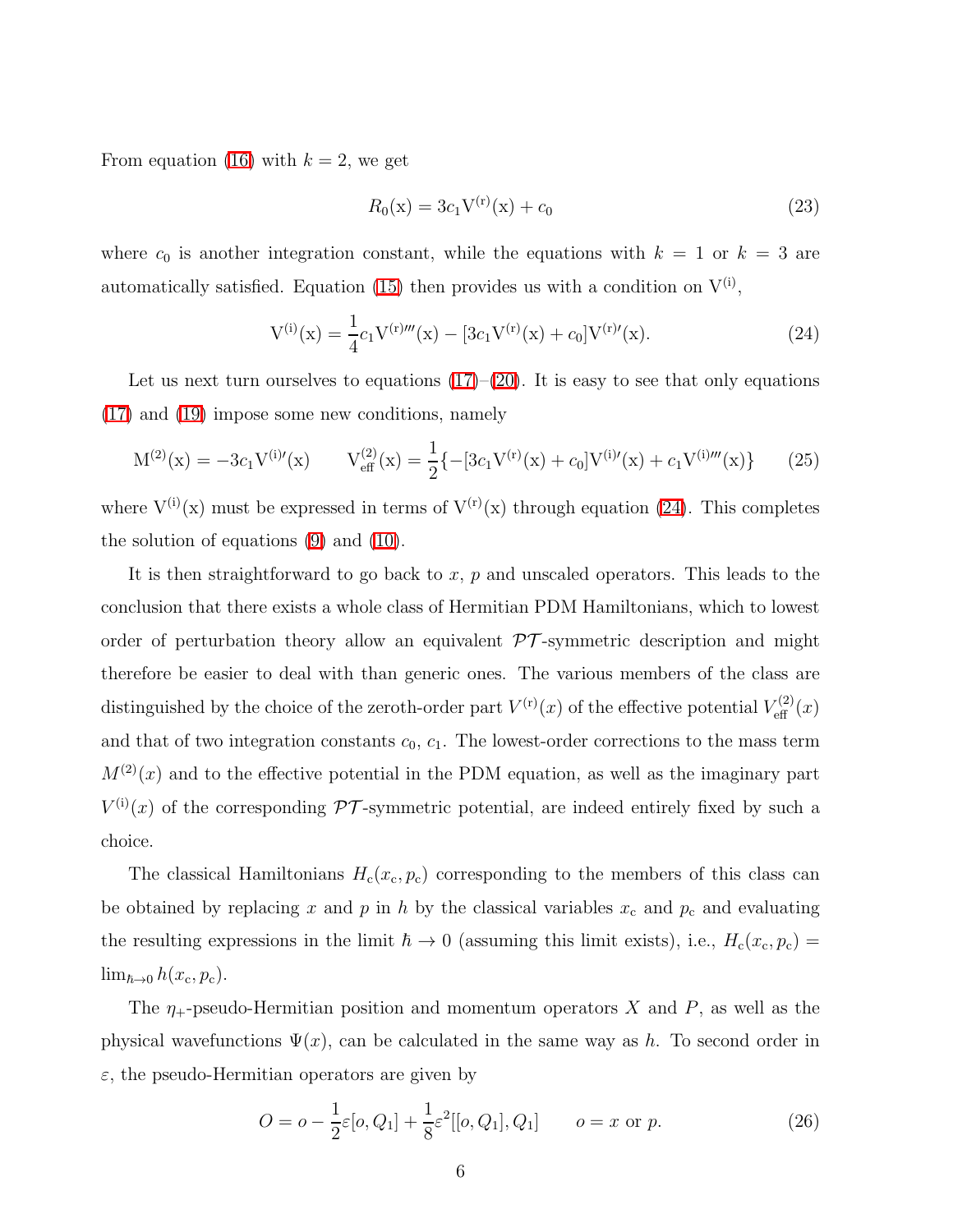For the dimensionless operators, we find

$$
[\mathbf{x}, Q_1] = \mathbf{i} \sum_{k=0}^{\infty} (k+1) S_{k+1} \frac{d^k}{dx^k} \qquad [[\mathbf{x}, Q_1], Q_1] = \sum_{k=0}^{\infty} T_k \frac{d^k}{dx^k}
$$

$$
[\mathbf{p}, Q_1] = -\sum_{k=0}^{\infty} \frac{d S_k}{dx} \frac{d^k}{dx^k} \qquad [[\mathbf{p}, Q_1], Q_1] = \mathbf{i} \sum_{k=0}^{\infty} U_k \frac{d^k}{dx^k}
$$
(27)

where  $\mathcal{T}_k$  and  $\mathcal{U}_k$  are defined by

$$
T_k = \sum_{l=0}^k \sum_{m=k-l+1}^{\infty} T_k^{(l,m)} \qquad U_k = \sum_{l=0}^k \sum_{m=k-l+1}^{\infty} U_k^{(l,m)} \tag{28}
$$

with

$$
T_k^{(l,m)} = {m \choose k-l} \left[ (m+1)S_{m+1} \frac{d^{l+m-k} S_l}{dx^{l+m-k}} - (l+1)S_m \frac{d^{l+m-k} S_{l+1}}{dx^{l+m-k}} \right]
$$

$$
U_k^{(l,m)} = {m \choose k-l} \left[ \frac{dS_m}{dx} \frac{d^{l+m-k} S_l}{dx^{l+m-k}} - S_m \frac{d^{l+m-k+1} S_l}{dx^{l+m-k+1}} \right].
$$
(29)

Similarly, the physical wavefunctions can be expressed as

$$
\Psi(\mathbf{x}) = \psi(x) - \frac{\varepsilon}{2} \langle \mathbf{x} | Q_1 | \psi \rangle + \frac{\varepsilon^2}{8} \langle \mathbf{x} | Q_1^2 | \psi \rangle \tag{30}
$$

where  $Q_1$  is given by  $(13)$  and

$$
Q_1^2 = -\sum_{k=0}^{\infty} W_k(\mathbf{x}) \frac{d^k}{d\mathbf{x}^k}
$$
 (31)

<span id="page-6-0"></span>with

$$
W_k = \sum_{l=0}^{k} \sum_{m=k-l}^{\infty} W_k^{(l,m)} \qquad W_k^{(l,m)} = \binom{m}{k-l} S_m \frac{d^{l+m-k} S_l}{dx^{l+m-k}}.
$$
 (32)

<span id="page-6-1"></span>With the simplifying assumption  $(22)$  and taking equations  $(23)$  and  $(26)$ – $(32)$  into account, we obtain

$$
X = x - i\varepsilon(3c_1V^{(r)} + c_0 + 3c_1P^2) + \frac{3}{4}\varepsilon^2c_1[-c_1(6V^{(r)}V^{(r)\'} + V^{(r)\''\'}) - 2c_0V^{(r)\'} - 6ic_1V^{(r)\''}p + 6c_1V^{(r)\'}p^2]
$$
\n(33)

<span id="page-6-2"></span>
$$
P = p + \frac{3}{2}\varepsilon c_1 (V^{(r)\prime\prime} + 2iV^{(r)\prime}p) + \frac{3}{4}i\varepsilon^2 c_1 \{c_1 (3V^{(r)\prime}V^{(r)\prime\prime} - 3V^{(r)}V^{(r)\prime\prime\prime} + V^{(r)\prime\prime\prime\prime})
$$
  

$$
- c_0 V^{(r)\prime\prime\prime} + i[c_1 (6V^{(r)\prime 2} - 6V^{(r)}V^{(r)\prime\prime} + 5V^{(r)\prime\prime\prime\prime}) - 2c_0 V^{(r)\prime\prime}]p - 9c_1 V^{(r)\prime\prime\prime}p^2
$$
  

$$
- 6ic_1 V^{(r)\prime\prime}p^3 \}
$$
 (34)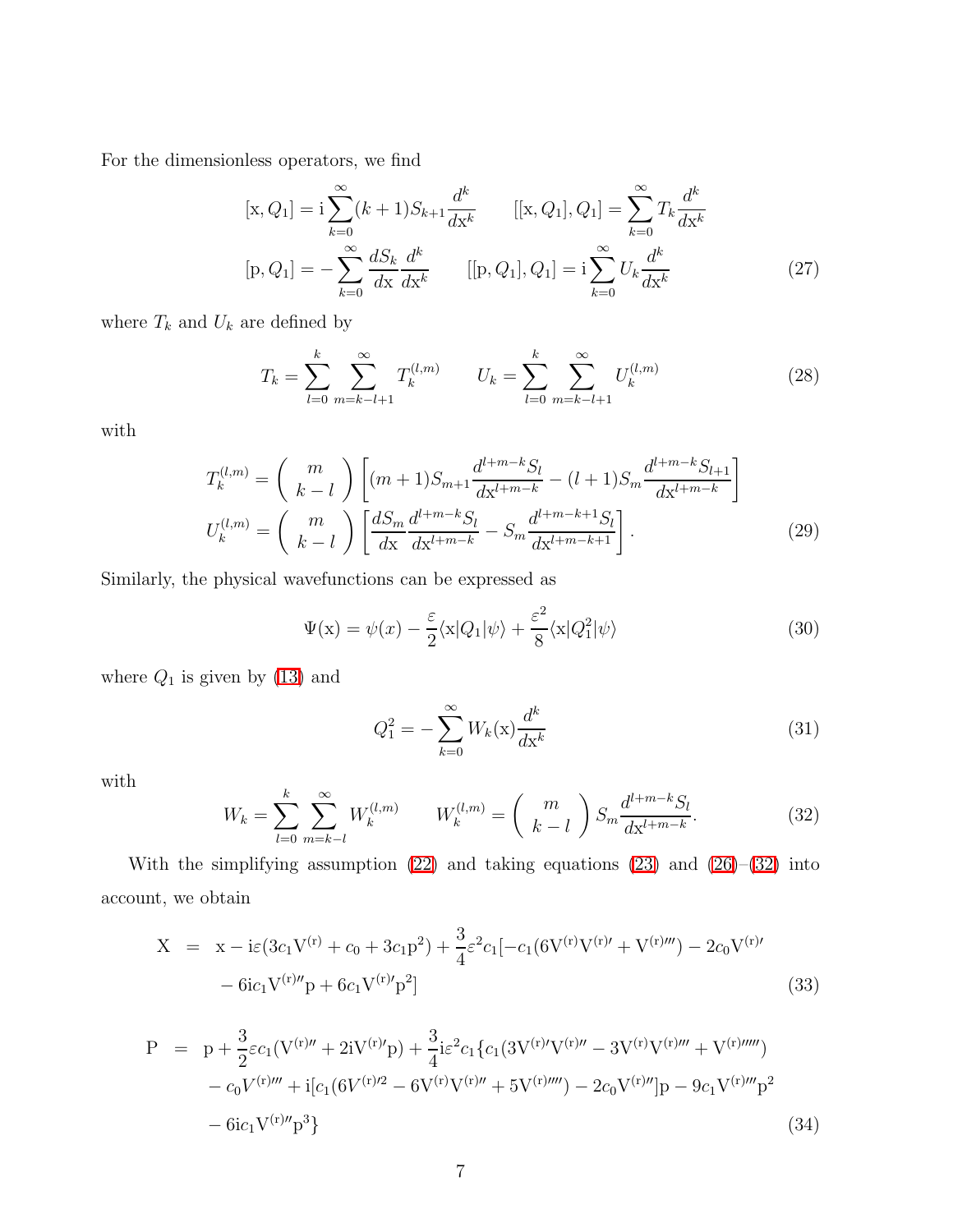<span id="page-7-0"></span>and

$$
\Psi(\mathbf{x}) = \psi(x) + \frac{1}{2} i \varepsilon \left[ 3c_1 V^{(\mathbf{r})'} + 2(3c_1 V^{(\mathbf{r})} + c_0) \frac{d}{d\mathbf{x}} - 2c_1 \frac{d^3}{d\mathbf{x}^3} \right] \n- \frac{\varepsilon^2}{8} \left\{ 3c_1 [c_1 (3V^{(\mathbf{r})/2} + 6V^{(\mathbf{r})} V^{(\mathbf{r})} - 2V^{(\mathbf{r})/'''}) + 2c_0 V^{(\mathbf{r})/''}] \n+ 6c_1 [c_1 (12V^{(\mathbf{r})} V^{(\mathbf{r})} - 5V^{(\mathbf{r})/'''}) + 4c_0 V^{(\mathbf{r})}] \frac{d}{d\mathbf{x}} + 2[9c_1^2 (2V^{(\mathbf{r})2} - 3V^{(\mathbf{r})/''}) \n+ 12c_0 c_1 V^{(\mathbf{r})} + 2c_0^2] \frac{d^2}{d\mathbf{x}^2} - 48c_1^2 V^{(\mathbf{r})'} \frac{d^3}{d\mathbf{x}^3} - 8c_1 (3c_1 V^{(\mathbf{r})} + c_0) \frac{d^4}{d\mathbf{x}^4} \n+ 4c_1^2 \frac{d^6}{d\mathbf{x}^6} \right\}.
$$
\n(35)

It is easy to check that, as expected, the Hermitian PDM quartic anharmonic oscillator of [\[3,](#page-11-2) [4\]](#page-11-3) belongs to the class of Hermitian PDM Hamiltonians with an approximate  $\mathcal{PT}$ symmetric counterpart. On setting  $V^{(r)}(x) = \frac{1}{2}M^2x^2$ ,  $c_0 = 0$  and  $c_1 = -2/(3M^4)$  in equa-tion [\(24\)](#page-5-0), where the dimensionless quantitities are defined as in equations (17)–(20) of [\[4\]](#page-11-3), we indeed obtain  $V^{(i)}(x) = x^3$ , so that  $V^{(i)}(x) = x^3$ . Furthermore, from equations [\(25\)](#page-5-3), [\(33\)](#page-6-1) and [\(34\)](#page-6-2), we obtain  $m(x) = m_0[1 + 6(\epsilon^2/\mu^4)x^2]^{-1}$ ,  $V_{\text{eff}}^{(2)}(x) = (3m_0\mu^2x^4 - 4\hbar^2)/(2m_0\mu^4)$ ,  $X = x + i(\epsilon/\mu^4)(\mu^2 x^2 + 2p^2/m_0) + (\epsilon^2/\mu^6)(-\mu^2 x^3 - 2i\hbar p/m_0 + 2xp^2/m_0)$  and  $P =$  $p - i(\epsilon/\mu^2)(2xp - i\hbar) + (\epsilon^2/\mu^6)(2p^3/m_0 - \mu^2x^2p + i\hbar\mu^2x)$ , which after some reordering agree with [\[3,](#page-11-2) [4\]](#page-11-3), as does the classical Hamiltonian. Similarly, equation [\(35\)](#page-7-0) gives rise to equation (65) of [\[4\]](#page-11-3).

<span id="page-7-1"></span>A new example is provided by selecting for  $V^{(r)}(x)$  a one-parameter trigonometric Pöschl-Teller potential [\[15\]](#page-11-14)

$$
V^{(r)}(x) = V_0 \sec^2 kx \qquad V_0 = \frac{\hbar^2 k^2}{2m^2} \lambda(\lambda - 1) \qquad \lambda > 2 \tag{36}
$$

on the interval  $-\frac{\pi}{2} \leq x \leq \frac{\pi}{2}$  $\frac{\pi}{2}$ . On setting  $\ell = k^{-1}$  and  $\nu = \hbar^2 k^2/m_0$  for the length and energy scales, respectively, we obtain the dimensionless quantities  $x = kx$ ,  $p = p/(\hbar k)$  and  $V^{(r)}(x) = \frac{1}{2}\lambda(\lambda - 1)\sec^2 x$  with  $\lambda(\lambda - 1) = 2V_0/\nu$ .

The choice  $c_0 = -c_1 = \frac{1}{3}$  $\frac{1}{3}$  in [\(24\)](#page-5-0) leads to

$$
V^{(i)}(x) = \frac{1}{2}(\lambda + 1)\lambda(\lambda - 1)(\lambda - 2)\sec^4 x \tan x = \frac{2}{\nu^2}V_0(V_0 - \nu)\sec^4 x \tan x.
$$
 (37)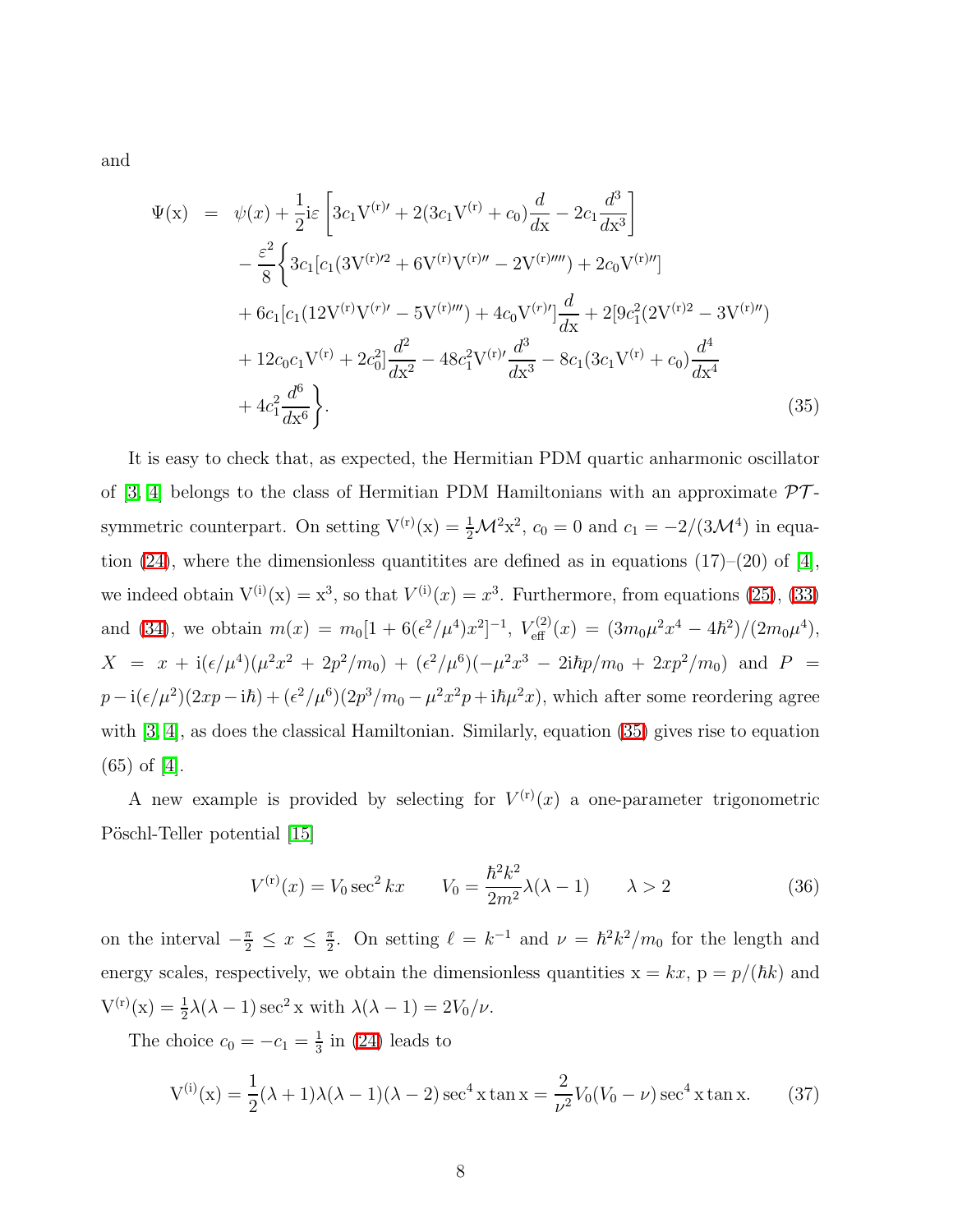<span id="page-8-0"></span>This means that the corresponding  $\mathcal{PT}$ -symmetric Hamiltonian may be written as

$$
H = \frac{p^2}{2m_0} + V_0 \sec^2 kx + i\epsilon \sec^4 kx \tan kx \tag{38}
$$

where  $\epsilon$  has the dimension of an energy and is given in terms of the dimensionless  $\epsilon$  by  $\epsilon = 2\varepsilon V_0(V_0 - \nu)/\nu.$ 

To second order in  $\epsilon$ , such a non-Hermitian Hamiltonian is equivalent to a Hermitian PDM one, given by equation [\(5\)](#page-2-1), where

$$
m(x) = m_0 \left( 1 + \frac{\epsilon^2}{2V_0(V_0 - \nu)} \sec^4 kx (5 \sec^2 kx - 4) \right)^{-1}
$$
 (39)

and

$$
V_{\text{eff}}(x) = V_0 \sec^2 kx + \frac{\epsilon^2}{4V_0(V_0 - \nu)} \sec^4 kx [5(V_0 - 14\nu) \sec^4 kx - (4V_0 - 85\nu) \sec^2 kx - 20\nu].
$$
\n(40)

The corresponding  $\eta_+$ -pseudo-Hermitian position and momentum operators can be expressed as

$$
X = x - i \frac{\epsilon}{2kV_0(V_0 - \nu)} \left( -V_0 \sec^2 kx + \frac{\nu}{3} - \frac{p^2}{m_0} \right) - \frac{\epsilon^2}{4kV_0(V_0 - \nu)^2} \sec^2 kx
$$
  
\n
$$
\times \left\{ \left[ (V_0 + 2\nu) \sec^2 kx - \nu \right] \tan kx + i \sqrt{\frac{\nu}{m_0}} (3 \sec^2 kx - 2)p - \tan kx \frac{p^2}{m_0} \right\} \qquad (41)
$$
  
\n
$$
P = p - \frac{\epsilon}{2(V_0 - \nu)} \sec^2 kx [\sqrt{m_0 \nu} (3 \sec^2 kx - 2) + 2i \tan kx p] - i \frac{\epsilon^2}{4V_0(V_0 - \nu)^2} \sec^2 kx
$$
  
\n
$$
\times \left\{ \sqrt{m_0 \nu} [3V_0 \sec^4 kx - 2\nu (30 \sec^4 kx - 19 \sec^2 kx + 1)] + i[V_0 \sec^4 kx
$$
  
\n
$$
- \nu (50 \sec^4 kx - 49 \sec^2 kx + 6)]p + 6\sqrt{\frac{\nu}{m_0}} (3 \sec^2 kx - 1) \tan kx p^2
$$
  
\n
$$
+ \frac{i}{m_0} (3 \sec^2 kx - 2)p^3 \right\}.
$$
  
\n(42)

Similar results can be found for physical wavefunctions. For lack of space, let us only mention the result in dimensionless variable obtained for the function  $\psi(x) = \cos^{\lambda}(x)$ (corresponding to the ground state of the real potential [\(36\)](#page-7-1)):

$$
\Psi(x) = \cos^{\lambda}(x) \left\{ 1 + \frac{i}{6} \varepsilon (\lambda + 1) \lambda (\lambda - 1) (\sec^2 x + 2) \tan x - \frac{\varepsilon^2}{72} (\lambda + 1) \lambda (\lambda - 1) \right. \\
\times \left[ (\lambda - 4) (\lambda - 2) (\lambda + 15) \sec^6 x + 3(\lambda - 2) (\lambda^2 - 4\lambda + 15) \sec^4 x \right. \\
\left. - 4(\lambda + 1) \lambda (\lambda - 1) \right\}.
$$
\n(43)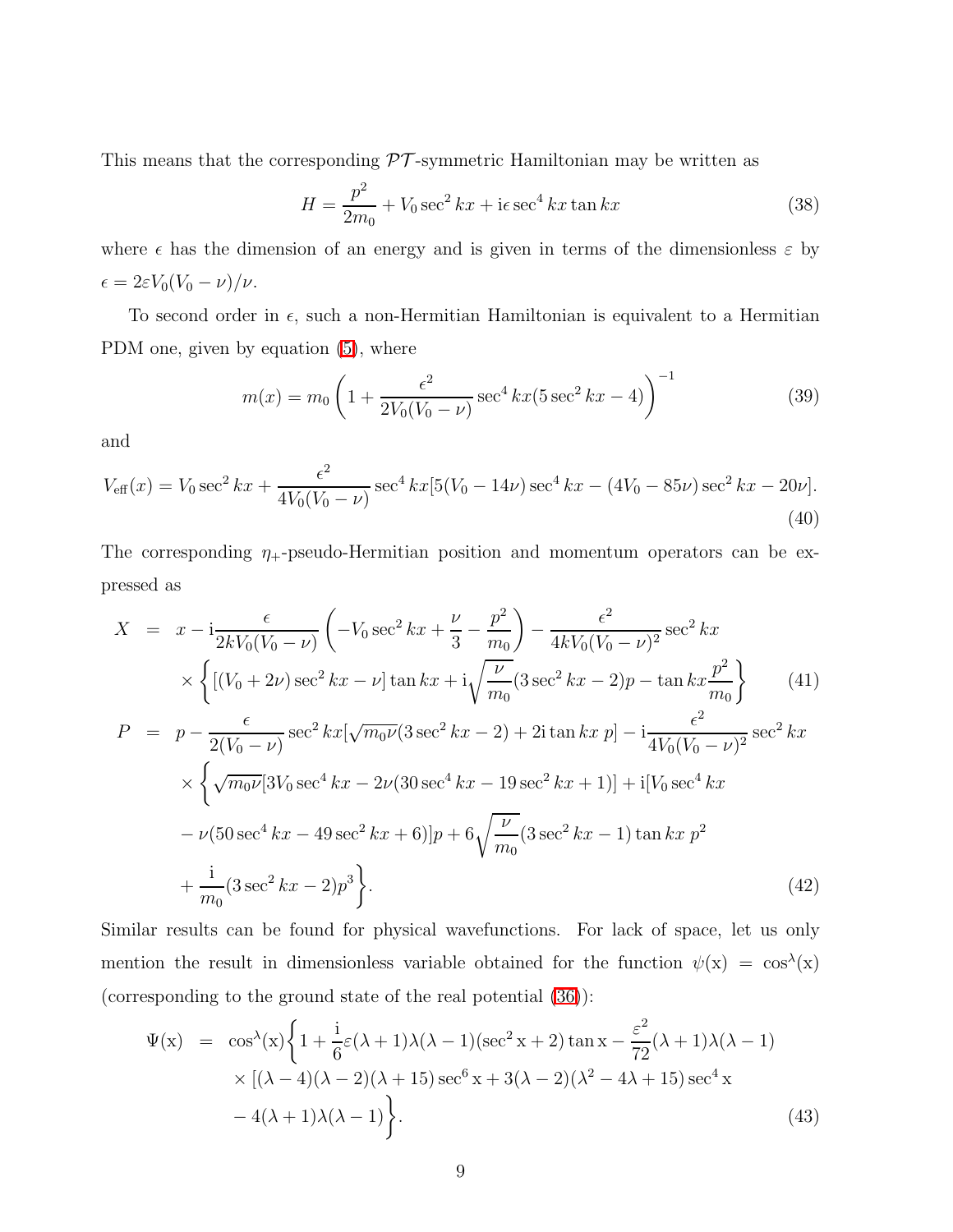In the classical limit,  $\nu$  goes to zero. To get a nonvanishing limit for  $V_0$ , we must therefore assume that  $\lambda$  goes to infinity as  $\hbar^{-1}$  (this implying, in particular, that  $\lambda$  becomes negligeably small compared with  $\lambda^2$ ). To second order in  $\epsilon$ , the classical Hamiltonian corresponding to [\(38\)](#page-8-0) is obtained as

$$
H_{\rm c} = \frac{p_{\rm c}^2}{2m(x_{\rm c})} + V_0 \sec^2 kx_{\rm c} + \frac{\epsilon^2}{4V_0} \sec^6 kx_{\rm c}(5\sec^2 kx_{\rm c} - 4)
$$
 (44)

<span id="page-9-0"></span>where

$$
m_{\rm c}(x_{\rm c}) = m_0 \left( 1 - \frac{\epsilon^2}{2V_0^2} \sec^4 k x_{\rm c} (5 \sec^2 k x_{\rm c} - 4) \right) \tag{45}
$$

while the classical  $\eta_+$ -pseudo-Hermitian variables  $X_c$ ,  $P_c$  are

$$
X_{\rm c} = x_{\rm c} + \mathrm{i} \frac{\epsilon}{2kV_0^2} \left( V_0 \sec^2 k x_{\rm c} + \frac{p_{\rm c}^2}{m_0} \right) - \frac{\epsilon^2}{4kV_0^3} \sec^2 k x_{\rm c}
$$

$$
\times \left( V_0 \sec^2 k x_{\rm c} - \frac{p_{\rm c}^2}{m_0} \right) \tan k x_{\rm c}
$$
(46)

$$
P_{\rm c} = p_{\rm c} - i \frac{\epsilon}{V_0} \sec^2 k x_{\rm c} \tan k x_{\rm c} \, p_{\rm c} + \frac{\epsilon^2}{4V_0^3} \sec^2 k x_{\rm c}
$$

$$
\times \left[ V_0 \sec^4 k x_{\rm c} + (3 \sec^2 k x_{\rm c} - 2) \frac{p_{\rm c}^2}{m_0} \right] p_{\rm c}.
$$
(47)

It is worth noting that in contrast with what happens for the  $\mathcal{PT}$ -symmetric cubic anharmonic oscillator, the operators X and P involve  $\hbar$  even after rewritting them in a symmetrized form. As a consequence, the  $\eta_{+}$ -pseudo-Hermitian quantization of the classical Hamiltonian [\(44\)](#page-9-0) is far from trivial. This illustrates the importance of the factor-ordering problem in pseudo-Hermitian quantum mechanics.

In conclusion, the generalization of the works in [\[3\]](#page-11-2) and [\[4\]](#page-11-3) that we have proposed here contributes to exploring further the relationships between  $\mathcal{PT}$ -symmetric and Hermitian PDM Hamiltonians started there and continued in [\[7,](#page-11-6) [16\]](#page-12-0). Moreover, it suggests the interest of performing detailed calculations for some new  $\mathcal{PT}$ -symmetric systems, such as the one defined in [\(38\)](#page-8-0).

## Acknowledgments

BB and RR gratefully acknowledge the support of the National Fund for Scientific Research (FNRS), Belgium, and the warm hospitality at PNTPM, Université Libre de Bruxelles,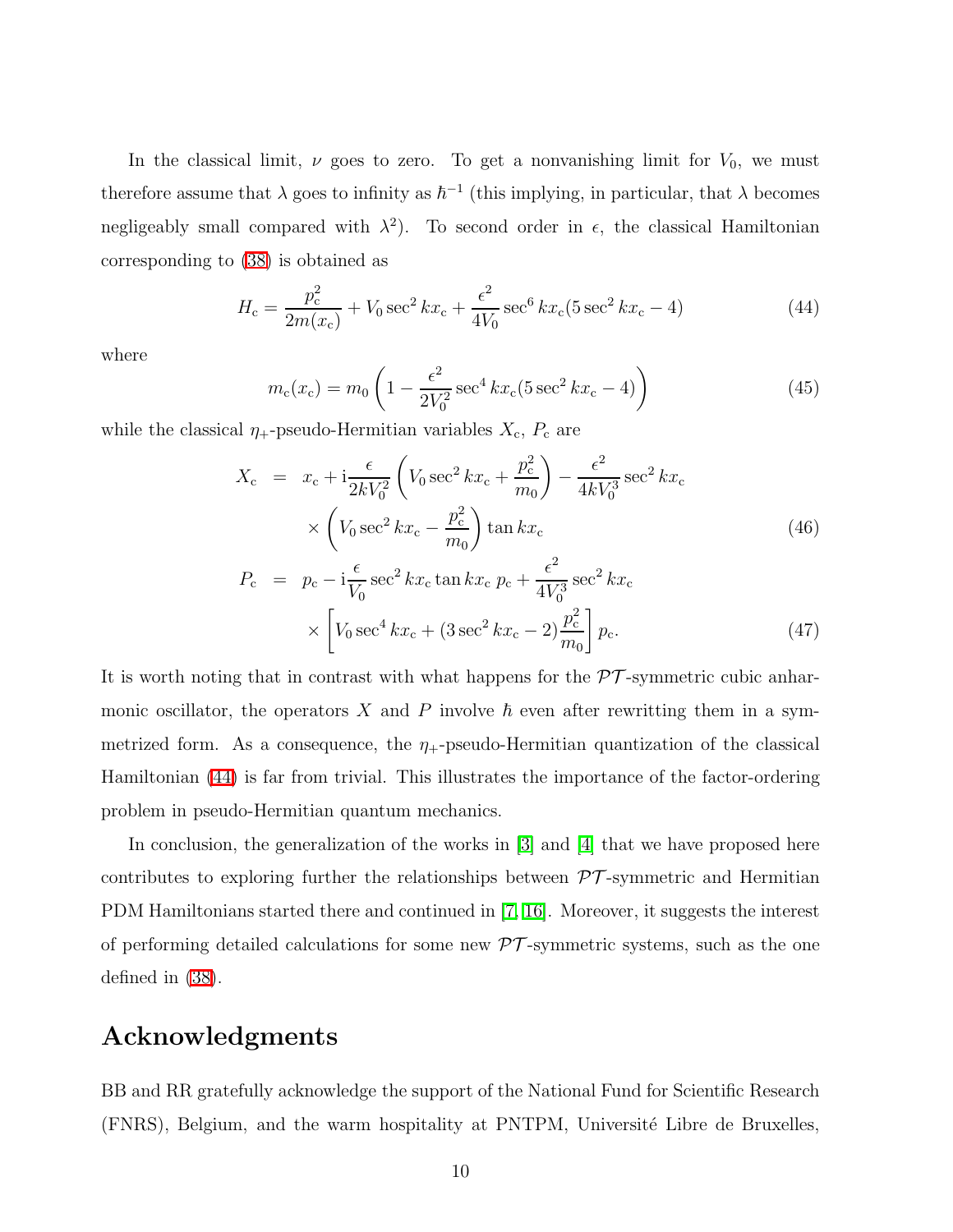where this work was initiated.  $\rm{CQ}$  is a Research Director of the National Fund for Scientific Research (FNRS), Belgium.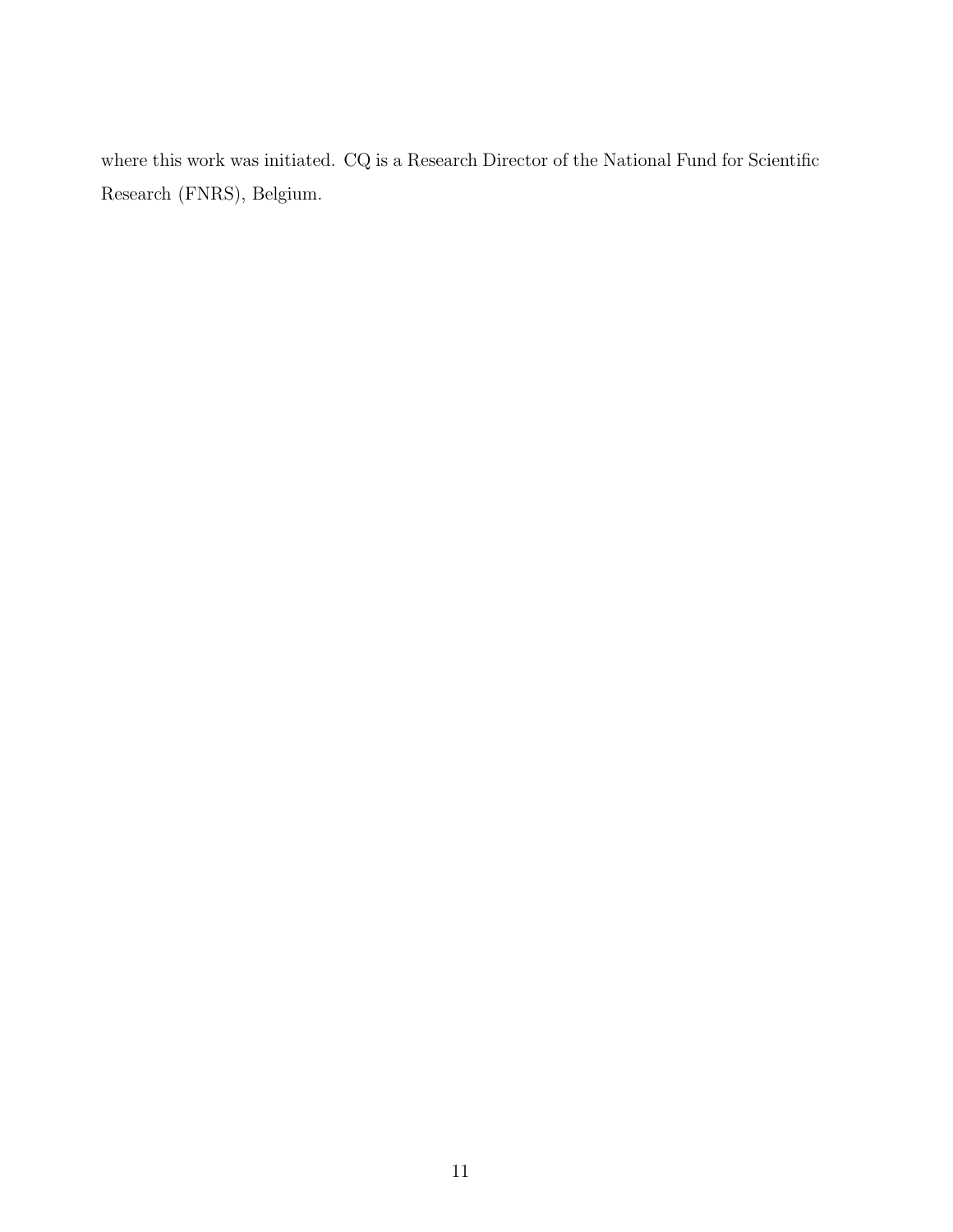## <span id="page-11-0"></span>References

- <span id="page-11-1"></span>[1] Bender C M and Boettcher S 1998 *Phys. Rev. Lett.* 80 5243
- [2] Mostafazadeh A 2002 *J. Math. Phys.* 43 205 Mostafazadeh A 2002 *J. Math. Phys.* 43 2814 Mostafazadeh A and Batal A 2004 *J. Phys. A: Math. Gen.* 37 11645
- <span id="page-11-3"></span><span id="page-11-2"></span>[3] Jones H F 2005 *J. Phys. A: Math. Gen.* 38 1741
- <span id="page-11-4"></span>[4] Mostafazadeh A 2005 *J. Phys. A: Math. Gen.* 38 6557, 8185
- <span id="page-11-5"></span>[5] Dorey P, Dunning C and Tateo R 2001 *J. Phys. A: Math. Gen.* 34 5679 Shin K C 2002 *Commun. Math. Phys.* 229 543
- [6] Bender C M, Meisinger P N and Wang Q 2003 *J. Phys. A: Math. Gen.* 36 1973 Bender C M, Brody D C and Jones H F 2004 *Phys. Rev.* D 70 025001 Bender C M, Brod J, Refig A and Reuter M E 2004 *J. Phys. A: Math. Gen.* 37 10139
- <span id="page-11-7"></span><span id="page-11-6"></span>[7] Bender C M, Chen J-H and Milton K A 2005  $\mathcal{PT}$ -symmetric versus Hermitian formulations of quantum mechanics *Preprint* [hep-th/0511229](http://arxiv.org/abs/hep-th/0511229)
- <span id="page-11-8"></span>[8] Bagchi B, Gorain P, Quesne C and Roychoudhury R 2004 *Mod. Phys. Lett.* A 19 2765
- <span id="page-11-9"></span>[9] Koç R and Koca M 2003 *J. Phys. A: Math. Gen.* **36** 8105
- <span id="page-11-10"></span>[10] Roy B and Roy P 2005 *J. Phys. A: Math. Gen.* 38 11019
- <span id="page-11-11"></span>[11] Gönül B and Koçak M 2005 *Chin. Phys. Lett.* **20** 2742
- <span id="page-11-12"></span>[12] Bagchi B and Quesne C 2000 *Phys. Lett.* A 273 285
- <span id="page-11-13"></span>[13] Ahmed Z 2001 *Phys. Lett.* A 290 19
- <span id="page-11-14"></span>[14] von Roos O 1983 *Phys. Rev.* B 27 7547
- [15] Nieto M M 1978 *Phys. Rev.* A 17 1273 Quesne C 1999 *J. Phys. A: Math. Gen.* 32 6705